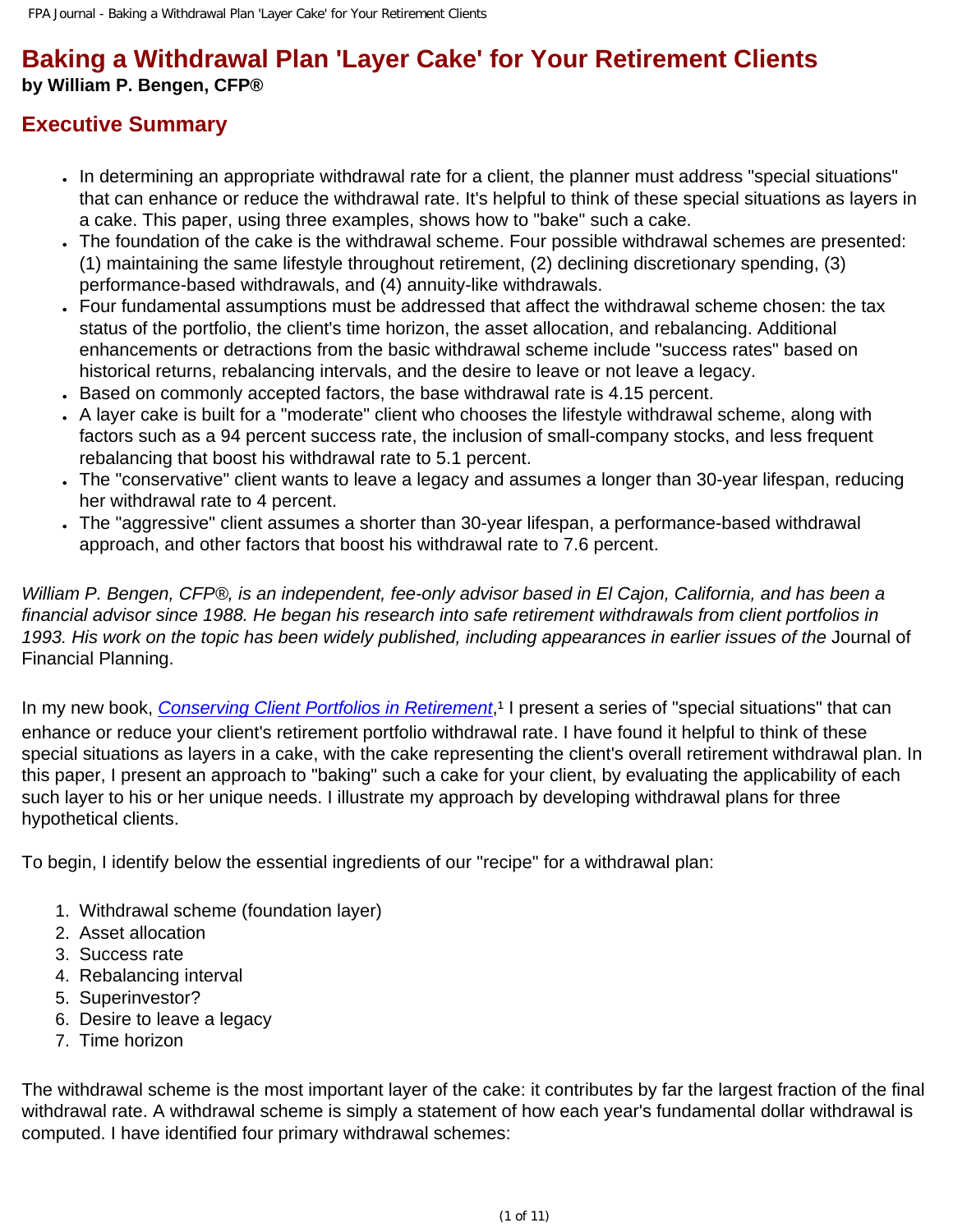**Lifestyle scheme.** The client seeks to maintain the same lifestyle throughout retirement. The first year's withdrawal is computed as an arbitrary percentage of the first year's beginning portfolio value. This dollar withdrawal amount is then augmented each year by an inflation adjustment, so that over time the real value of the client's dollar withdrawals remains constant.

**Life-phase scheme.** The client views retirement as consisting of several phases of gradually declining discretionary expenses, and therefore seeks to front-load withdrawals during the earliest phase of retirement. The real value of withdrawals declines during retirement via a pre-determined schedule.

**Performance-based scheme.** Each year's dollar withdrawal is computed as a percentage of each year's beginning portfolio value. As a result, the client's dollar withdrawals will increase from the prior year if the portfolio value has increased; conversely, dollar withdrawals decrease for years in which the portfolio value declines. As a consequence, both the real and nominal values of dollar withdrawals during retirement are unpredictable. Although such a scheme can significantly augment a client's dollar withdrawals during a stock bull market, it can have disastrous consequences during a secular bear market. A variation of this scheme employs a "floor" and a "ceiling" to the real value of the client's annual dollar withdrawal, which limits the fluctuation in the withdrawal amount.

**Annuity-like scheme.** The first year's dollar withdrawal is chosen by some arbitrary measure, and is then maintained at that level throughout retirement. Thus, the nominal value of the client's dollar withdrawals remains the same during retirement; the real value will fluctuate unpredictably. This scheme is identical in concept to a fixed immediate annuity. As an example, using my methodology,<sup>2</sup> I computed an initial withdrawal rate of almost exactly 5 percent for this scheme, assuming a 30-year time horizon, a tax-advantaged portfolio allocated 40 percent to large-company stocks (LCS), 20 percent to small-company stocks (SCS), and 40 percent to intermediate-term government bonds (ITGB), and a 100 percent success rate. Thus, if one can obtain a fixed immediate annuity with a first-year payout over 5 percent, it may make sense to choose the annuity over withdrawals from a managed portfolio. Of course, in exchange, the client must be willing to give up access to the portfolio principal.

Let's examine how the "Layer Cake" concept can be applied to a particular client's situation.

#### **Layer Cake for a 'Moderate' Client**

In this context, *moderate* means a client who is willing to take moderate risks to increase his or her dollar withdrawals during retirement. I define moderate risk arbitrarily as accepting a probability of failure of the withdrawal plan of more than 5 percent but not more than 20 percent.

Figure 1 depicts the Layer Cake for a hypothetical moderate client. The contribution to the final withdrawal rate made by each layer appears, cumulatively, on the left side of the figure. Layers that reduce the withdrawal rate appear at the bottom of the cake, below the foundation layer. Let's examine each layer of the cake.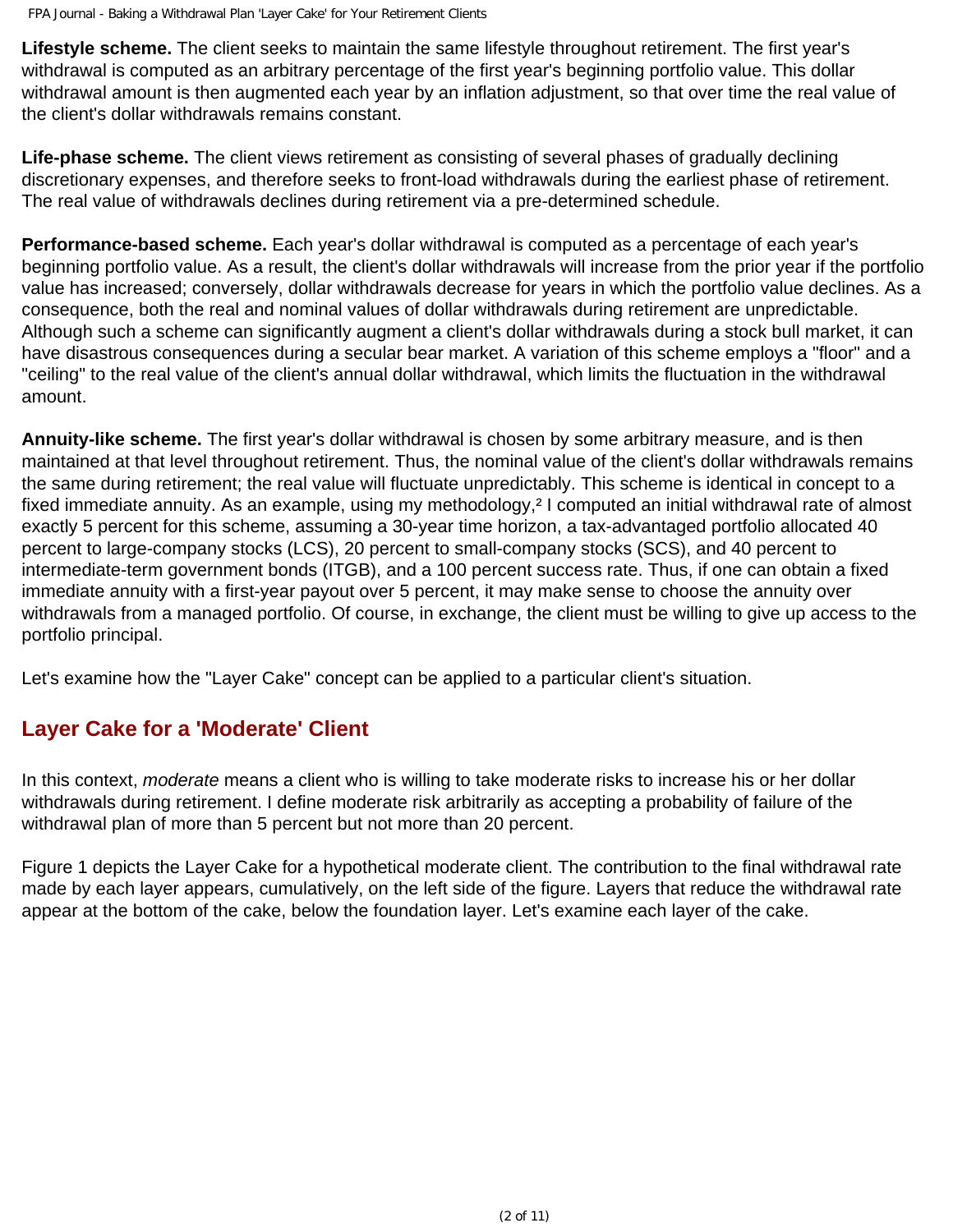

**Withdrawal scheme.** The second layer from the bottom is the "foundation layer," or withdrawal scheme. After consultation with his advisor, this client has chosen a Lifestyle withdrawal scheme, which provides a constant real value for withdrawals during retirement, adjusting the dollar withdrawal for inflation each year.

There are four fundamental assumptions associated with a withdrawal scheme that must be defined before an initial withdrawal rate can be computed. The first is the tax status of the portfolio. In this case (as in all other examples in this article), the portfolio is tax-advantaged—that is, either tax-deferred or tax-free. The second crucial element is the time horizon, which the client has selected as 30 years. This time horizon includes approximately 95 percent of all clients who retire at age 65. The asset allocation, the third factor, is 60 percent large-company stocks and 40 percent intermediate-term government bonds (no small-company stocks employed in this layer). Finally, rebalancing of the portfolio to the specified allocation is assumed at the end of each year.

These four assumptions result in an initial withdrawal rate of 4.15 percent (of the portfolio value at the beginning of the first year). Per my methodology, an adjustment is made to the dollar withdrawal (made at the very end of the year) for inflation experienced during the year. For example, given a portfolio with a beginning value of \$1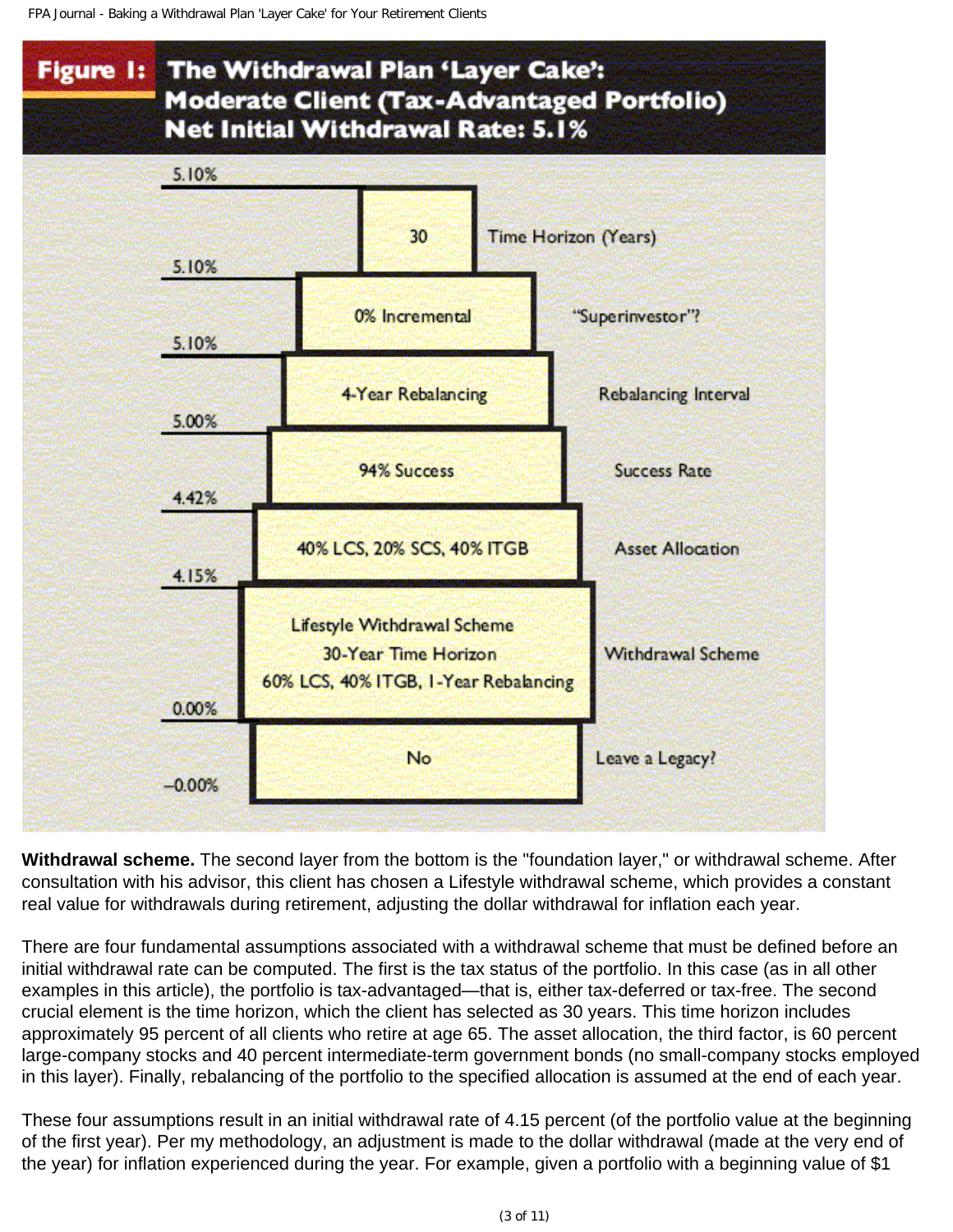million, and a Consumer Price Index of 3 percent for the year, the dollar withdrawal for the first year will be \$1 million x .0415 x 1.03 = \$42,745. Subsequent dollar withdrawals will be determined solely by adjusting this figure for inflation experienced each year.

**Asset allocation.** The introduction of small-company stocks can significantly enhance the withdrawal rate.<sup>3</sup> This client, on the recommendation of his advisor, has elected to replace 20 percent of the allocation to largecompany stocks in his portfolios with small-company stocks. This increases the initial withdrawal rate from 4.15 percent to 4.42 percent (see left side of Figure 1). Initial withdrawal rates as high as 4.58 percent could have been produced by completely replacing large-company stocks with small-company stocks, but this client was not comfortable with the level of volatility implied by such an allocation.

**Success rate.** This metric refers to the probability that the withdrawal scheme, as defined by the two layers immediately beneath it, will succeed, based on historical precedent. As shown in Figure 2, an initial withdrawal rate of 5 percent has been successful, historically, about 94 percent of the time. This was an acceptable success rate to the client, as it permitted a substantial increase in his initial withdrawal rate (from 4.42 percent to 5 percent). The converse metric, the failure rate, is only 6 percent, which falls within the definition of moderate risk.



**Rebalancing interval.** The foundation withdrawal scheme assumes rebalancing of the portfolio once a year, at the end of every year. An increase of almost a quarter-percentage-point in the withdrawal rate is afforded by increasing the rebalancing interval to 75 months, as shown in Figure 3. But longer rebalancing intervals imply possibly significant departures from the initial asset allocation and greater portfolio volatility. As a result, this client elected a rebalancing interval of 57 months, which still adds an increment of 0.10 percent to the withdrawal rate, but provides for somewhat lower volatility.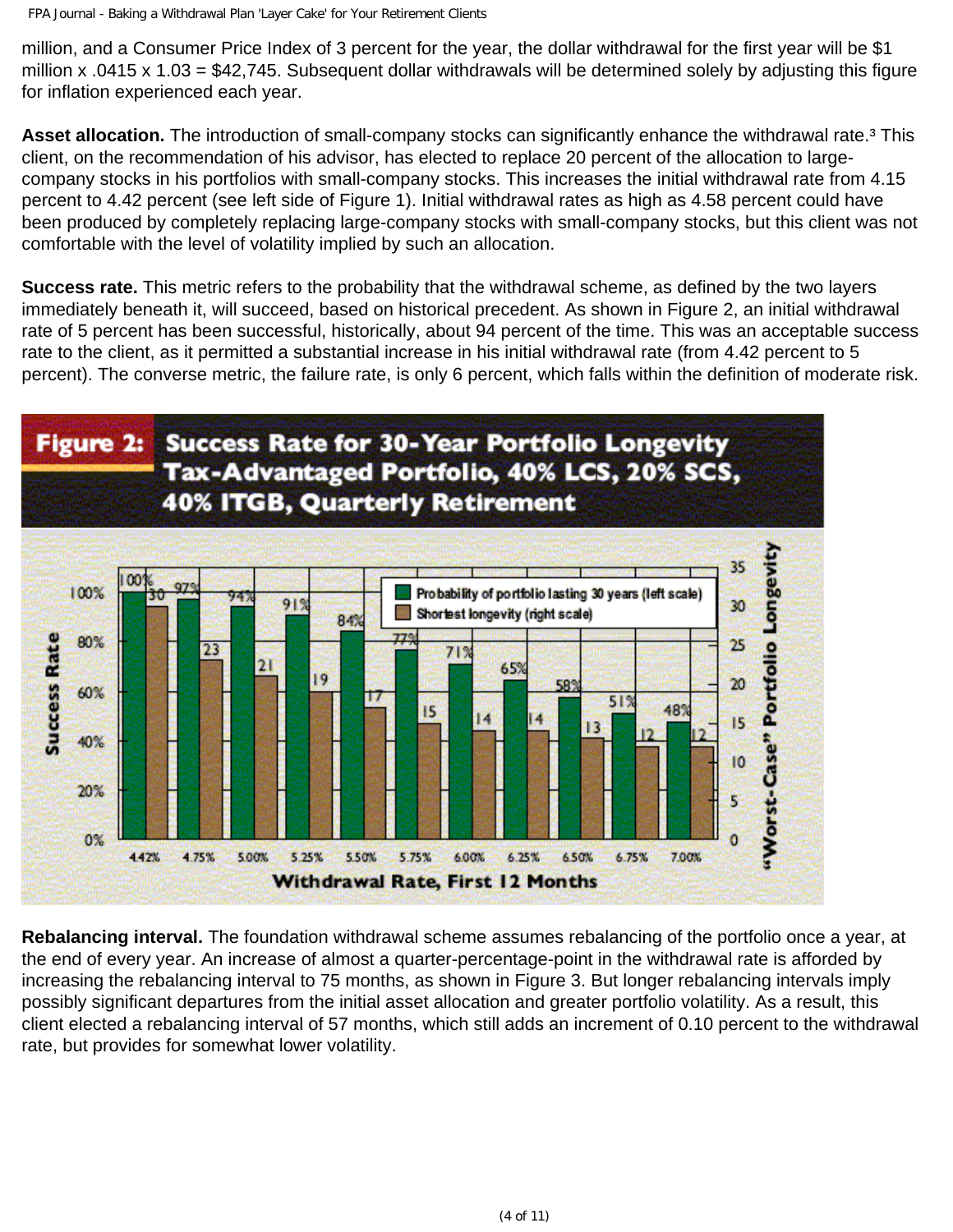```
FPA Journal - Baking a Withdrawal Plan 'Layer Cake' for Your Retirement Clients
```


Note that the term SAFEMAX in Figure 3, and in the remainder of this article, represents the highest initial withdrawal rate (or maximum "safe" withdrawal rate) for which all 200 test portfolios meet the required conditions. In the case of Figure 3, the primary condition is that, at the end of 30 years, all test portfolios have a terminal portfolio value greater than, or equal to, zero.

**"Superinvestor."** This term refers to the advisor's ability to consistently earn investment returns that significantly exceed historical precedent for a given asset class.<sup>4</sup> The withdrawal scheme, our foundation layer, assumes that the investor will earn investment returns in each asset class that just match historical precedent. This client was satisfied with historical returns, which suggests a passive or indexed investment strategy. As a result, this layer had no effect on the withdrawal rate accumulated from lower layers.

**Time horizon.** This client was satisfied with the 30-year time horizon implicit in the foundation layer, so this layer did not affect his withdrawal rate.

**Leave a legacy?** This client was not concerned with leaving a legacy, so this factor did not affect his choice of withdrawal rate. For another client, we shall see how providing for a legacy will reduce the initial withdrawal rate, which is why this layer is depicted at the bottom of the cake, below the so-called foundation layer. Clearly, this is not a cake you would care to assemble in your kitchen!

Summing it up for the moderate client:

| <b>Aggregated withdrawal rate</b> | 5.1%      |  |
|-----------------------------------|-----------|--|
| Deductions from withdrawal rate   | $-0.00\%$ |  |
| Additions to withdrawal rate      | $+0.95\%$ |  |
| Foundation layer withdrawal rate  | 4.15%     |  |

#### **Layer Cake for a 'Conservative' Client**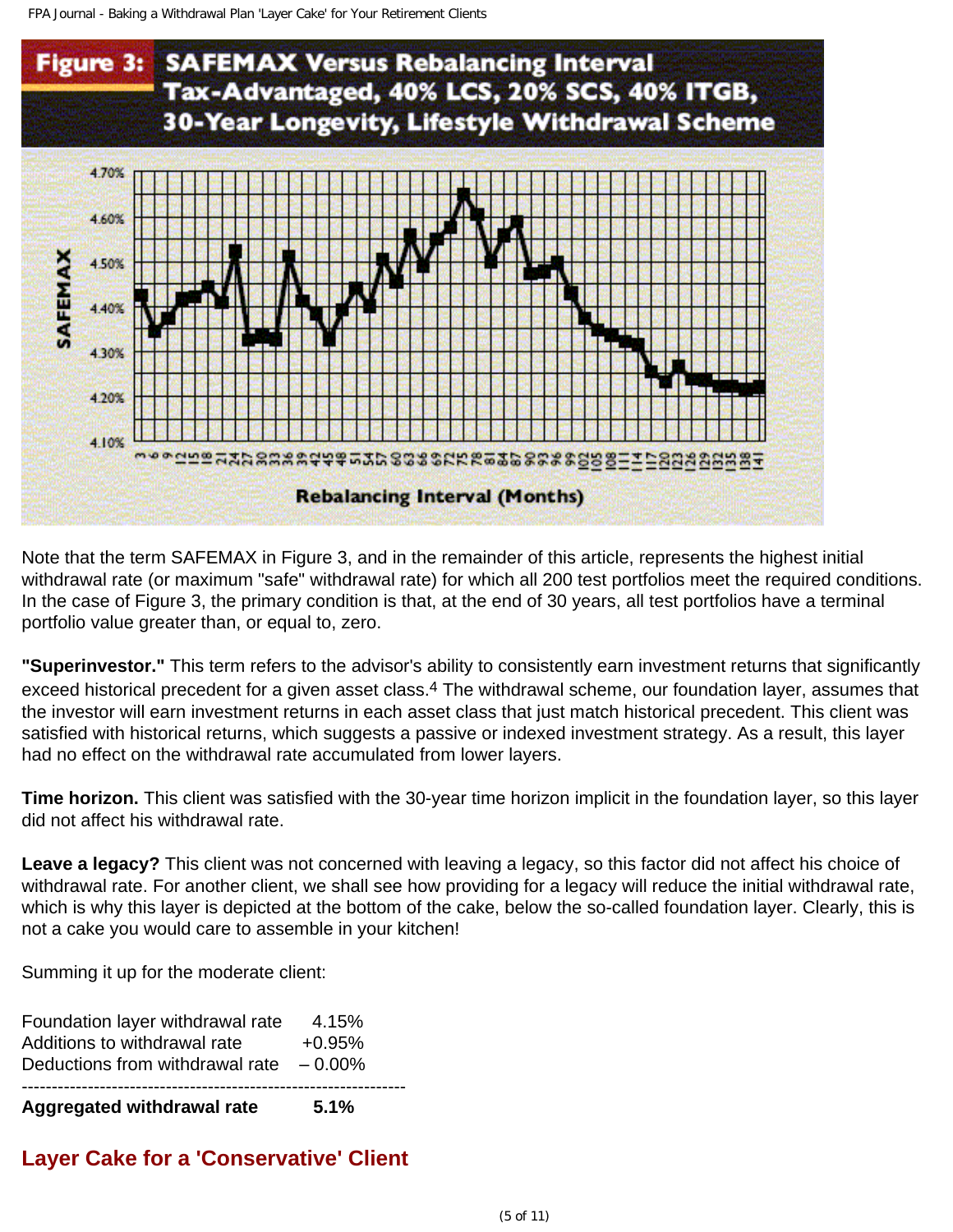The term *conservative* in this context means a client willing to take very little risk to increase his or her dollar withdrawals during retirement. I arbitrarily define very little risk as accepting a probability of failure of the withdrawal plan of no more than 5 percent.

Figure 4 depicts the Layer Cake for a hypothetical conservative client. This client elects the same withdrawal scheme as the moderate client, resulting in a withdrawal rate of 4.42 percent. But unlike the moderate client, this client eschews all enhancements to the withdrawal rate that might be provided by higher layers, so there is no need to review them for this client. Instead, all the "action" in Figure 4 is concentrated in the two layers below the foundation layer.



**Leave a legacy?** For the purposes of this paper, a legacy is defined as the nominal value of the portfolio at the end of the time horizon. This client wants to leave a legacy at least equal to the beginning value of her portfolio. She recognizes that inflation might substantially reduce the purchasing power of that legacy, but since inflation is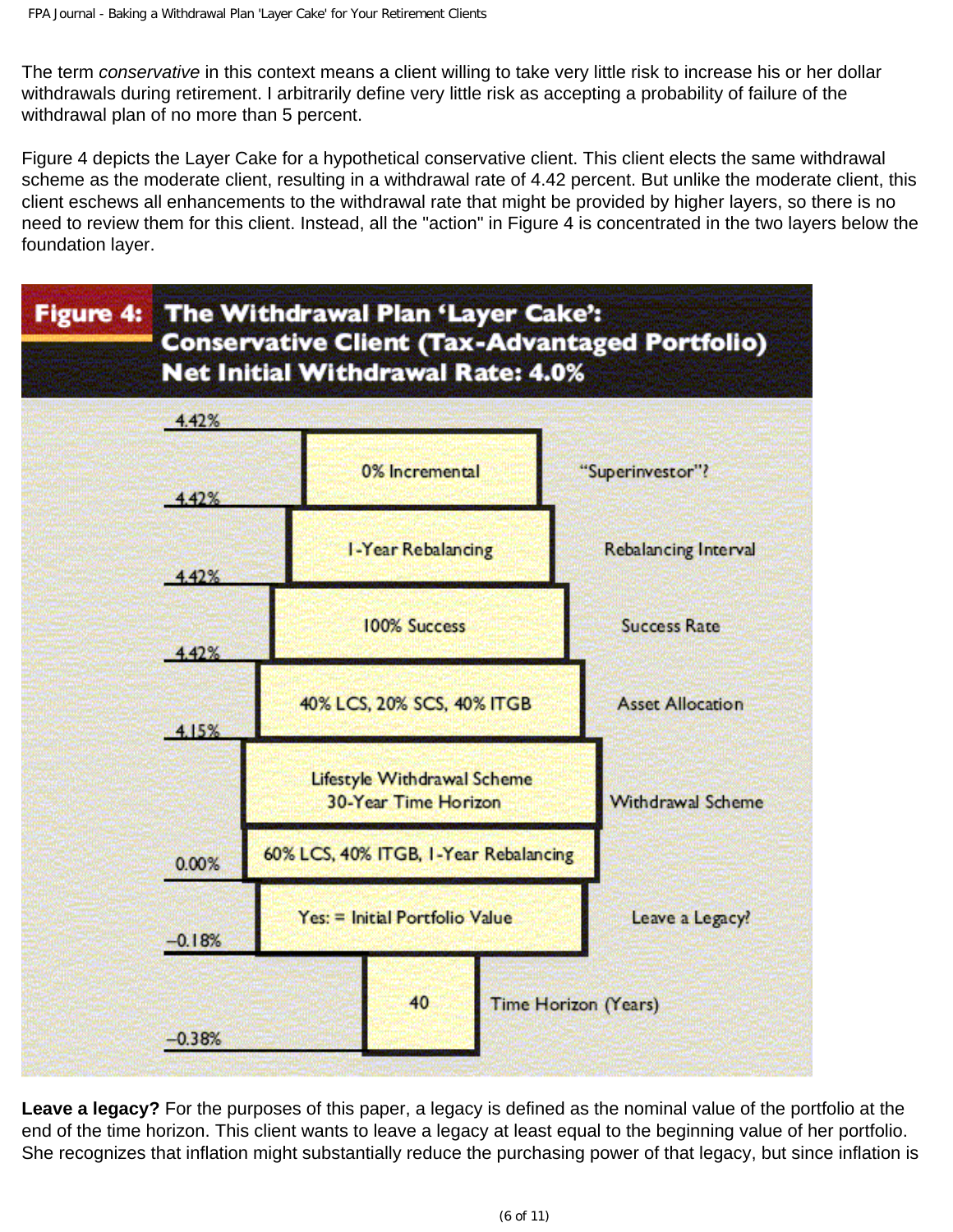FPA Journal - Baking a Withdrawal Plan 'Layer Cake' for Your Retirement Clients

very difficult to predict, she is content with her decision.

Figure 5 depicts the relationship between SAFEMAX and terminal nominal portfolio value for a 30-year time horizon. Assuming this client began with a \$100,000 portfolio, a 4.24 percent initial withdrawal rate will produce a "guaranteed" (by historical precedent) \$100,000 minimum portfolio value after 30 years. That value could, of course, be much higher. The 4.24 percent withdrawal rate constitutes a penalty of –0.18 percent, as shown in Figure 4.



**Time horizon.** This client has a history of long-lived forebears, so she elects to increase the time horizon from 30 years to 40 years. SAFEMAX, of course, declines with increasing time horizon.<sup>5</sup> Accordingly, the initial withdrawal rate must be reduced by an additional 0.2 percent. The layer for "Time Horizon" appears below the foundation layer for this client in Figure 4, as it represents a deduction in the overall withdrawal rate.

Summing it up for the conservative client:

Foundation layer withdrawal rate 4.15% Additions to withdrawal rate  $+0.27\%$ Deductions from withdrawal rate – 0.38% ------------------------------------------------------------------

**Aggregated withdrawal rate 4.0%**

# **Layer Cake for an 'Aggressive' Client**

Aggressive in this context means a client willing to take considerable risk to increase his or her dollar withdrawals during retirement. I arbitrarily define considerable risk as accepting a probability of failure of the withdrawal plan of more than 20 percent.

Figure 6 depicts the Layer Cake for a hypothetical aggressive client. This client does not tolerate any deductions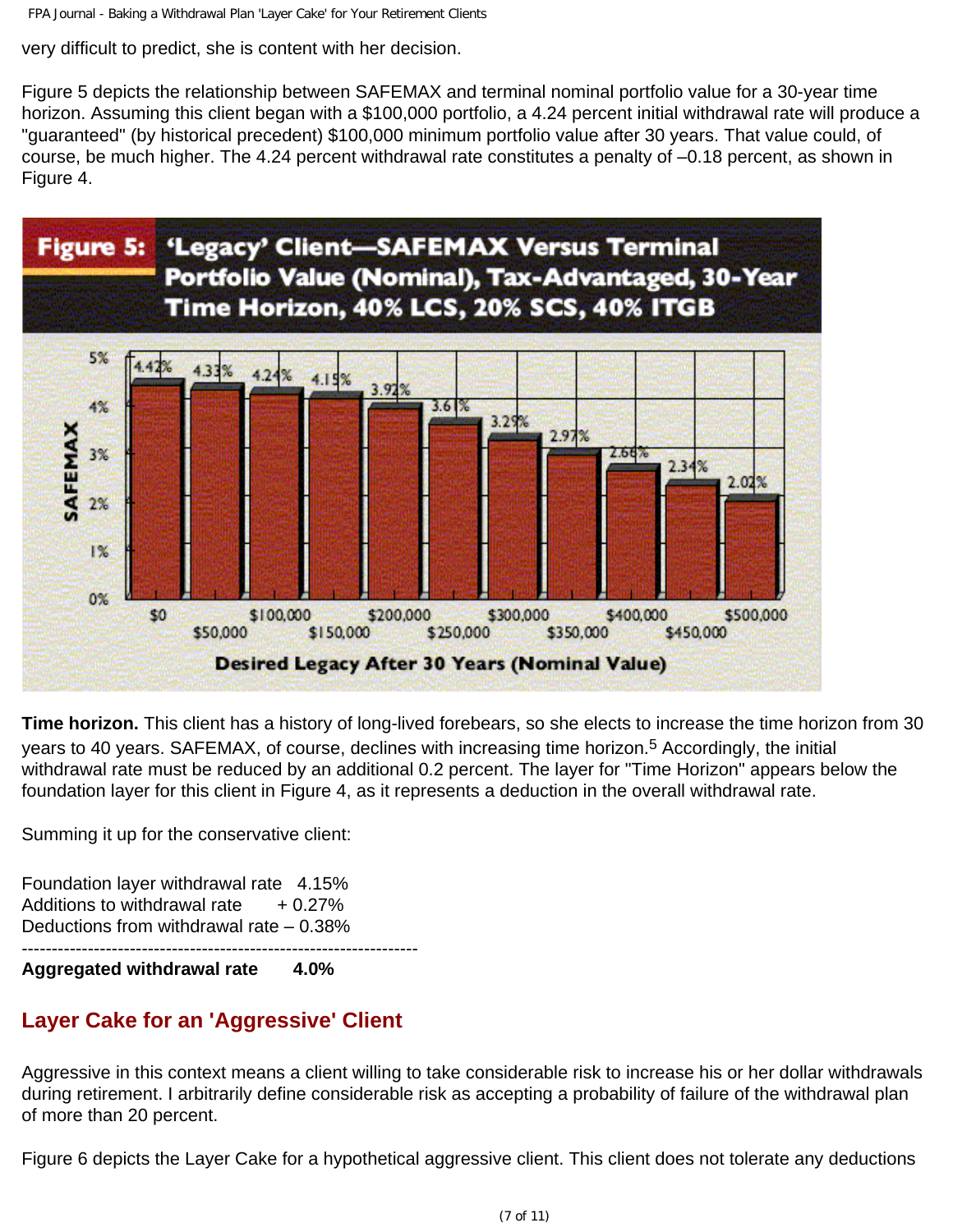from his withdrawal rate—he wants to maximize his lifestyle! Thus, our focus is on the foundation layer and the layers above it.



**Withdrawal scheme.** After consulting his advisor, this client has chosen a performance-based withdrawal scheme, for which withdrawals are computed each year as a fixed percentage of the portfolio value at the start of each year. Because he does not want his lifestyle to fluctuate wildly with market gyrations, he elects to limit the real value of his dollar withdrawals to no more than 5 percent above their first-year value, and no more than 5 percent below their first-year value. I believe that this "floor and ceiling" (F&C) approach represents the best withdrawal scheme for all but the most conservative clients, as it generates a sizeable increase in the withdrawal rate at the price of small incremental risk.

The success rates for this F&C withdrawal scheme (assuming a 30-year time horizon) are depicted in Figure 7, for a variety of initial withdrawal rates. Initially, we choose the SAFEMAX of 4.90 percent, which is almost .05 percent higher than the SAFEMAX for the Lifestyle withdrawal scheme.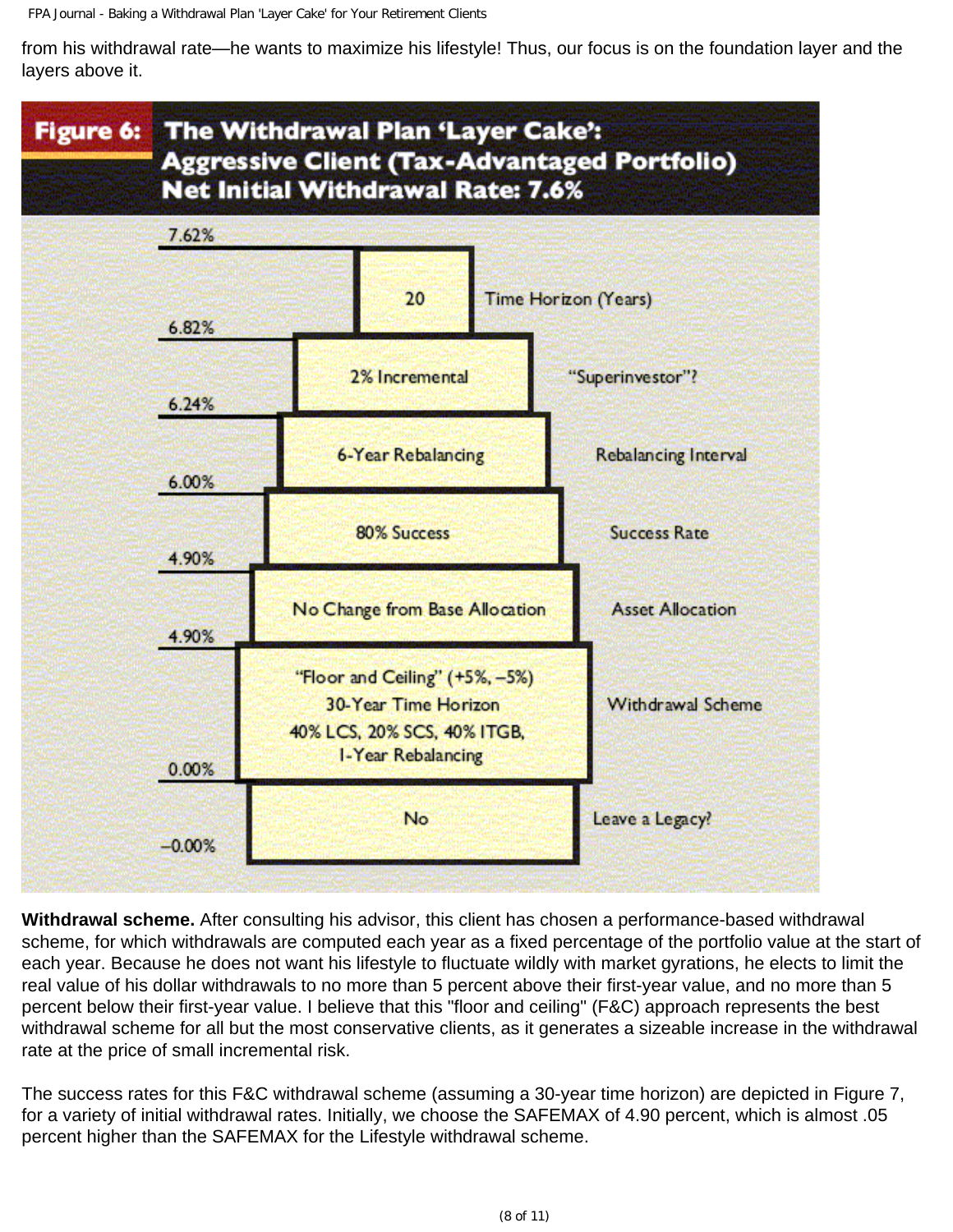

**Asset allocation.** Although a 100 percent commitment to small-company stocks would have increased the withdrawal rate, the client elected not to accept that level of volatility. Given the choices he makes below, this seems advisable.

**Success rate.** This client examined Figure 7 and decided that an 80 percent success rate for his withdrawal scheme was adequate for his purposes. As you can tell from Figure 7, this provides for a withdrawal rate of 6 percent, a sizeable increase. Since the corresponding failure rate is fully 20 percent, it is important for the advisor to explain to the client that in the event of a major bear market early in retirement, Draconian measures may be required to salvage his withdrawal plan. This client listened to this advice, and, being a congenital optimist, only smiled confidently.

**Rebalancing interval.** The client was interested in using the rebalancing interval of 75 months, which adds an additional 0.24 percent to the withdrawal rate for 12-month rebalancing (see Figure 3). The advisor explained that although this approach theoretically does not entail any additional risk, in certain circumstances equities could temporarily rise from 60 percent to almost 90 percent of the portfolio allocation, as has happened in the past. This could represent a significant increase in volatility.

The client was not perturbed by these concerns, and ultimately decided on the 75-month rebalancing period.

**Superinvestor.** This particular client located an advisor who actively managed portfolios, and whose track record indicated she could add more than 2 percentage points to the annual returns of equities.

Figure 8 displays the relationship between SAFEMAX and equity returns. An advisor who used index funds exclusively for all the asset classes in the portfolio would presumably achieve 0 percent incremental returns, for which the SAFEMAX is the familiar 4.42 percent. An advisor who actively managed portfolios and exceeded the returns of large-company stocks and small-company stocks by two full percentage points each and every year (a hypothetical construct, of course) would add .58 percent to the withdrawal rate for the Lifestyle withdrawal scheme.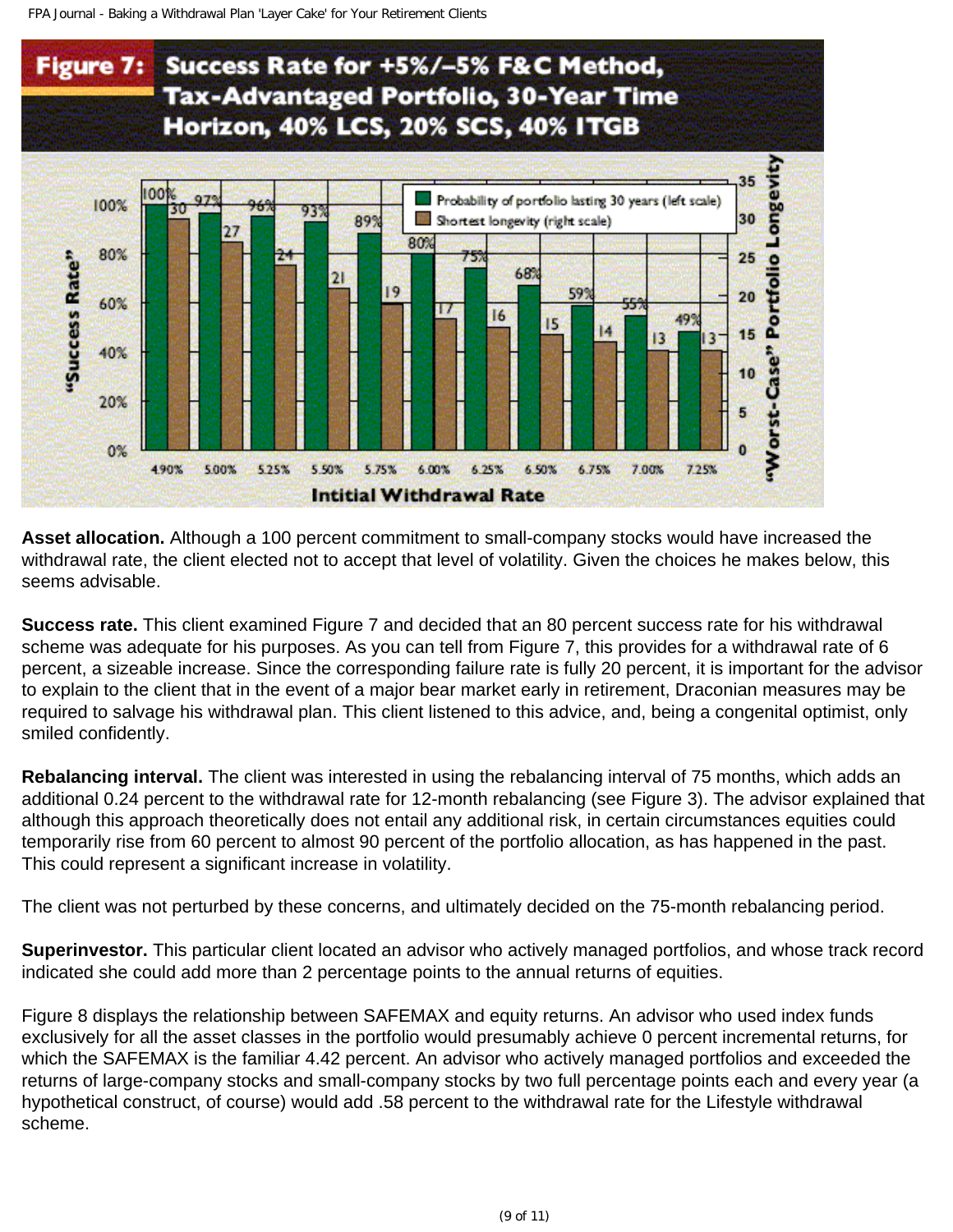

Even though this client is using the F&C scheme, my experience in this research indicates that using the same .58 percent increment will give a reasonably accurate approximation, without having to create a separate Superinvestor chart for the F&C scheme. Thus, our aggressive investor assumes his advisor's investment skill will add approximately 0.6 percent to his initial withdrawal rate.

**Time horizon.** This client has a family history of poor longevity, and he personally indulges in behaviors that tend not to encourage long life. His philosophy is that he expects to enjoy life to its fullest, but does not expect that enjoyment to last a long time. Therefore, even though only 58 years old, this client has opted for a time horizon of only 20 years.

Applying our principle of approximate symmetry for different withdrawal schemes, the reduced time horizon adds 0.8 percent to the already bloated withdrawal rate. Note that for this client, unlike for the conservative client, time horizon sits atop the cake, not at the bottom, as it enhances the withdrawal rate.

**Leave a legacy?** No. This client lives only for himself, not for heirs. He says he would not be upset if he died just after having spent his last penny. The advisor, of course, is compelled to point out that such precision in planning should not be anticipated.

Summing it up for the aggressive client:

Foundation layer withdrawal rate 4.90% Additions to withdrawal rate  $+2.72\%$ Deductions from withdrawal rate  $-0.00\%$ ---------------------------------------------------------------- **Aggregated withdrawal rate 7.6%**

This client is the poker equivalent of being "all in."